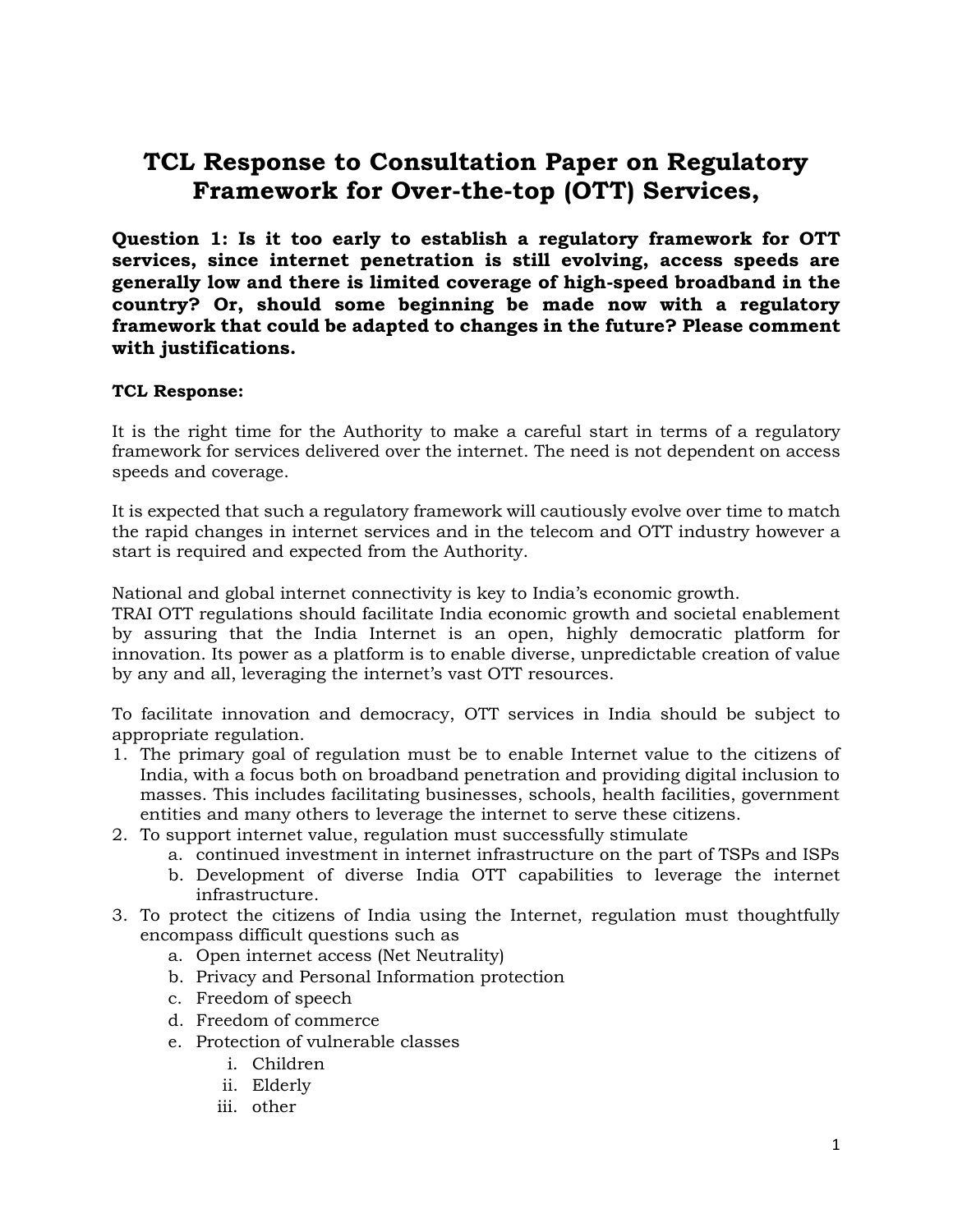- f. Consumer protection
	- i. Antifraud
	- ii. Antitrust
	- iii. Consumer health and safety
- g. National security

Most or all of such regulations should not be specific to OTT or internet, they should apply generically, including but not only when the transaction is across the internet.

Note that concerns, and therefore some regulations, may be different for different classes of users. In particular, as interpreted by the US FCC net neutrality will be required for consumers, but not for enterprises.

# **Question 2: Should the OTT players offering communication services (voice, messaging and video call services) through applications (resident either in the country or outside) be brought under the licensing regime? Please comment with justifications.**

# **TCL Response:**

OTT communications services should not be brought under the licensing regime but at the same time regulatory and licensing regime for the licensed Service Providers should be appropriately relaxed to restore level playing field conditions between the two categories.

Licensing of OTT communications services is difficult to implement because such services largely and increasingly do not exist cleanly in standalone form. Text, voice, and video communication services are becoming an integrated function WITHIN and UPON business and personal applications and platforms (examples= eCommerce, contact centers, multiparty games, Facebook, Weibo, Twitter, Google, SalesForce, WebRTC, much else).

Licensing OTT communications would thus block the innovations and productivity improvements that OTT communications offer to consumers and businesses - inhibiting India economic growth and to some extent, isolating India from the global economy.

Hence, OTT communication services through applications should not be brought under the licensing regime, but at the same time licensed operators must be allowed to offer digital OTT services (communications and otherwise) on the same terms as pure play OTTs, "outside" of their communications license.

To the extent that licensed communication services are threatened by OTT services, the licensing/taxation/security monitoring and other regulatory compliance regimes for licensed services should be reconsidered and reviewed to facilitate licensed operators to adapt and compete with OTT players on a level playing field.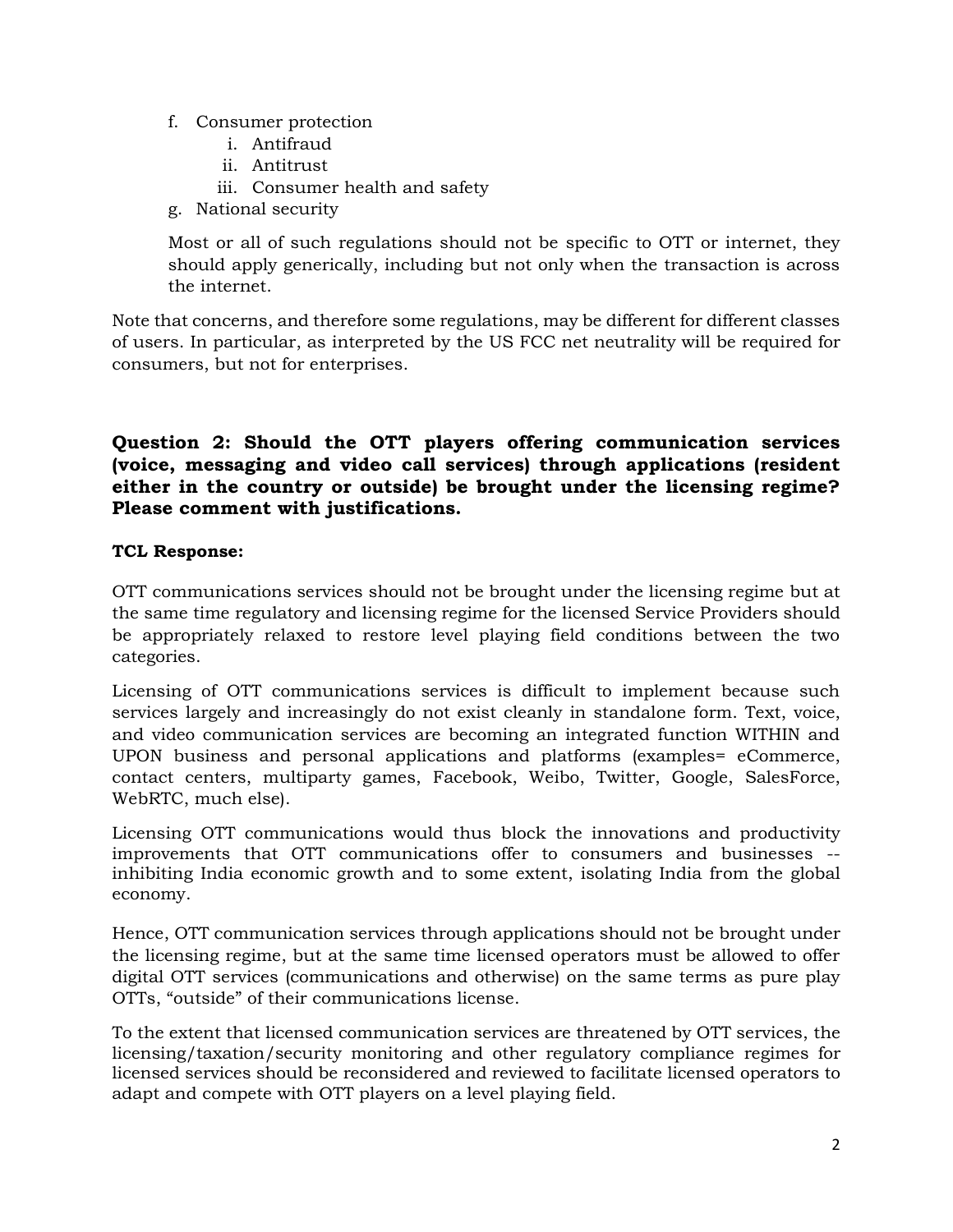Note: Even though Communications OTT may be unlicensed, the OTT industry overall should still be subject to appropriate regulation to protect India internet consumers, as outlined in our response to question one, by developing appropriate framework to cater to the needs of national security imperatives, consumer privacy, and security, etc., and they should provide services using network resources from authorized licensed operators only.

# **Question 3: Is the growth of OTT impacting the traditional revenue stream of TSPs? If so, is the increase in data revenues of the TSPs sufficient to compensate for this impact? Please comment with reasons.**

#### **TCL Response:**





Source: IHS / industry data / Ofcom Note: Messaging includes SMS and MMS

OTT substitution for messaging and international voice revenues is material in India, as well as globally.

With the correct business environment, increased data revenues can and would become sufficient to compensate—as demonstrated in other markets.

The growth of the OTT players offering communication services has impacted the traditional revenue streams (voice & SMS) of TSPs. The core services offered by TSPs are voice and SMS. With the growth of the OTT players offering Communication Services such as Skype, Whatsapp, Viber, Line, WeChat, Facebook Messenger, Blackberry Messenger etc., it is

very easy for consumers to replace the traditional channels such as SMS (which is charged to the retail consumer ) to a free-for-use OTT messaging/voice app. This very point was highlighted in early 2015 when Whatsapp announced that its platform was sending over 30 billion messages a day. For reference, the global SMS traffic is approximately 20 billion messages a day. Whatsapp is just one of the many communication apps available today suggesting that OTT apps have already surpassed SMS traffic.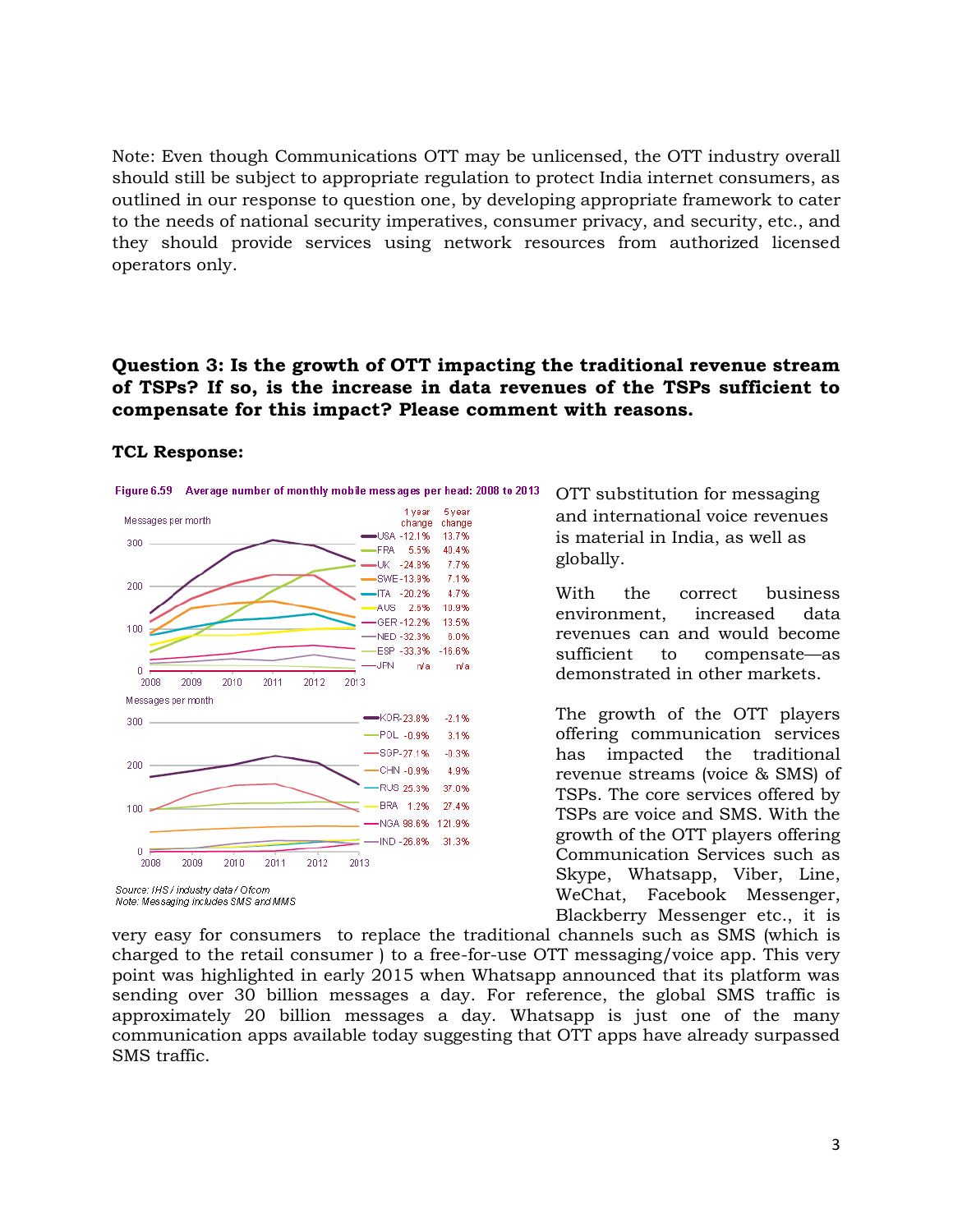Data from the UK regulator OFCOM also suggests that overall SMS traffic in India has reduced year-on-year starting 2011.

While it has been our observation that OTT players offering voice and video calling services have not been entirely successful for domestic calls, it is seen that voice/video calling apps such as Skype are highly successful for international calls. Reasons for the lack of success on the domestic front stems from the fact that call rates within India are amongst the lowest in the world. Add to this the quality factor, the normal voice rates remain attractive for the retail consumer. On the international front, the tariff from TSPs is relatively higher (compared to the domestic tariff), enough for the retail consumer to be drawn to the usage of free calls using OTT services. This results in a substitution effect wherein the voice services from TSPs get replaced by free calling services using OTT apps, and this results in revenue loss to the TSPs.

The initial data from the Authority (see table 2) suggests that the data consumption and revenue from data services is increasing. However, it is yet unclear whether the consumption of data will continue to surge in view of the optimization of the Table 2

| <b>Quarter/Description</b>                               |       | OND 2013 JFM 2014 AMJ 2014 |        | <b>JAS 2014</b> |
|----------------------------------------------------------|-------|----------------------------|--------|-----------------|
| <b>Data Usage of Mobile Users</b>                        |       |                            |        |                 |
| Data usage per subscriber per month - GSM (MB)           | 50.7  | 53.94                      | 62.16  | 68.07           |
| quarter-on quarter growth %                              |       | 6.39%                      | 15.24% | 9.51%           |
| Data usage per subscriber per month - CDMA (MB)          | 175.9 | 176.24                     | 192.99 | 221.26          |
| quarter-on quarter growth %                              |       | 0.19%                      | 9.50%  | 14.65%          |
| Data usage per subscriber per month - Total (GSM + CDMA) | 59.62 | 61.66                      | 70.1   | 76.97           |
| quarter-on quarter growth %                              |       | 3.42%                      | 13.69% | 9.80%           |

compression algorithms used by the various OTT players. The end objective of most OTT apps is to minimize the data usage of the retail consumer, as retail consumers may not prefer

data-hungry apps which lead to higher data bills.

## [http://stakeholders.ofcom.org.uk/binaries/research/cmr/cmr14/icmr/ICMR\\_2014.p](http://stakeholders.ofcom.org.uk/binaries/research/cmr/cmr14/icmr/ICMR_2014.pdf) [df](http://stakeholders.ofcom.org.uk/binaries/research/cmr/cmr14/icmr/ICMR_2014.pdf)

Operators must be enabled to grow revenues from data by policy consideration and by business innovations such as:

- 1. Expanding the number of mobile internet subscribers and the average data consumed per subscriber by supplementing 100% "subscriber pays" data with
	- a. Open market sponsored data, whereby anyone can sponsor a specific internet data session with a subscriber to be zero-rated towards the subscriber and paid for by the sponsor. This is similar to 1-800 freephone services, calling-party-pays voice and SMS, sender-paid postage, etc.
	- b. Operator-designed "bundles" of free internet sites designed to attract specific market segments. Note: this requires monitoring to ensure that the bundling does not become anti-competitive; *i.e.,* that consumers do not lose choice.
- 2. Innovative pricing and bundling of data and other services to win a more sustainable share of wallet.
- 3. Digital services offerings to increasingly earn value from more than PSTN services and internet access, for example:
	- a. Mobile payments and mobile banking
	- b. Internet of Things (IoT) infrastructure services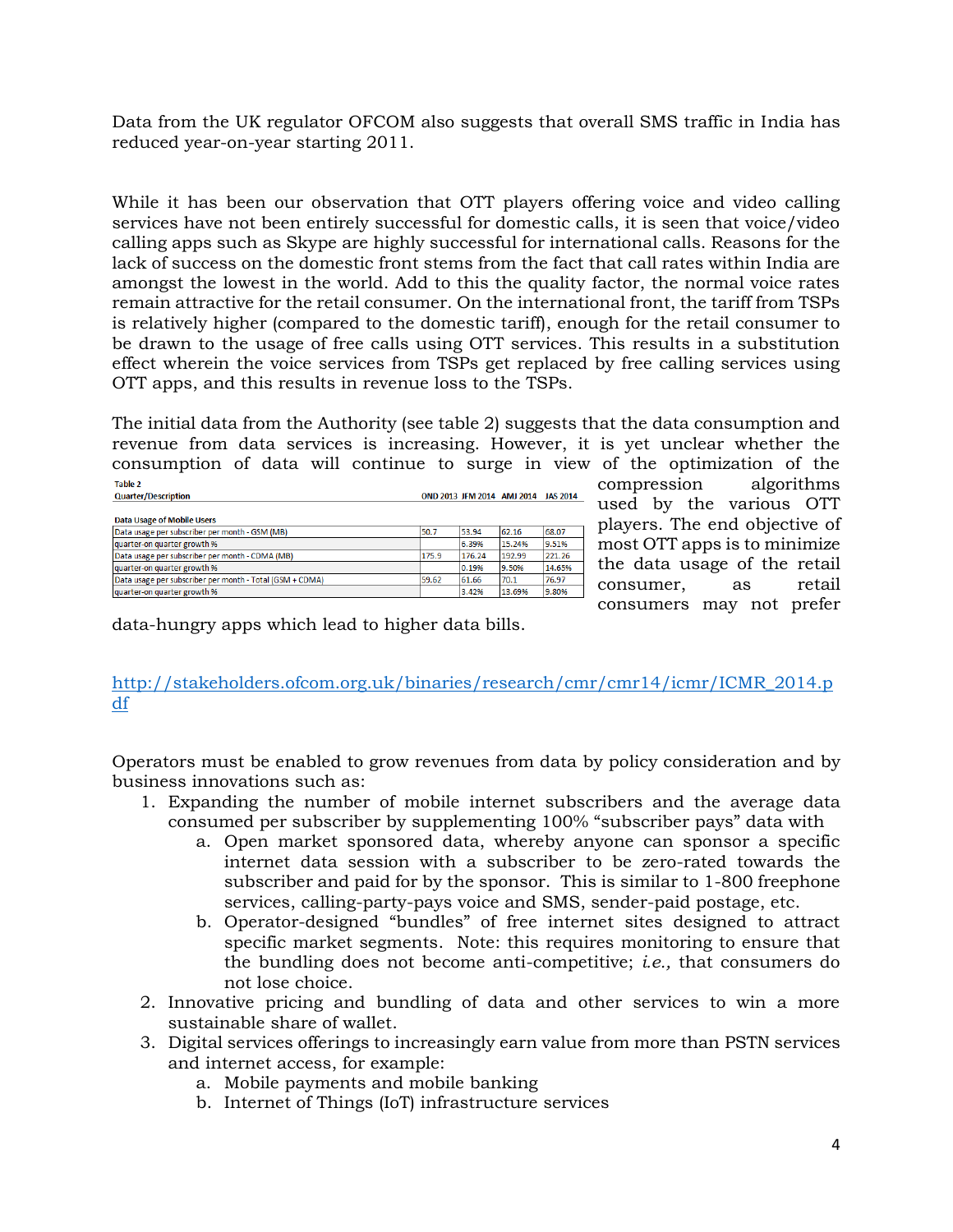- c. IoT applications services (smart city, health, energy, etc.)
- d. Unlicensed OTT services
- 4. Non-Internet digital services that are carried "alongside" the internet service
	- a. Television and entertainment
	- b. Dedicated IoT data networks

**Question 4: Should the OTT players pay for use of the TSPs network over and above data charges paid by consumers? If yes, what pricing options can be adopted? Could such options include prices based on bandwidth consumption? Can prices be used as a means of product/service differentiation? Please comment with justifications.**

#### **TCL Response:**

#### **In terms of Internet Access Services towards consumers:**

Content providers and enterprises should have an OPTION to pay for subscriber data charges based on quantity consumed—specifically when the subscriber is subject to some form of data quota (*e.g*., mobile broadband).

Such Subscriber data charges for any given session should thus be payable in two ways:

- 1. Subscriber pays (as per traditional prepaid or postpaid subscriptions)
- 2. Open Market 3rd party Sponsor pays

Open Market Sponsor Pays sessions must be equally and easily available to ANY sponsor and on ANY network, it must be an open and fair marketplace (like voice and SMS).

An open capability for sponsor-paid sessions would provide subscribers with incremental internet value as well as generate incremental operator revenues.

Regulation should also facilitate Sponsored Prepaid Top Up and other mechanisms for businesses to put value into a subscriber's "wallet." One such mechanism could be that OTT players who want to cater to the customer base of a specific TSP(s) could buy an Internet transit port directly from the TSP(s). In all such cases, the OTT players are like any other customer for the TSP and will pay the TSP for the Internet bandwidth provided.

#### **In terms of Internet Interconnection services:**

Internet Interconnect agreements and OTT traffic across interconnect peering points among TSPs should not be regulated.

#### **a) Direct Internet transit ports:**

OTT players who want to cater to the customer base of a specific TSP can also buy an Internet transit port from the TSP or any other TSP. In all such cases, the OTT players are like any other customer for the TSP and will pay the respective TSP providing OTT internet Transit service for the Internet bandwidth required for its use.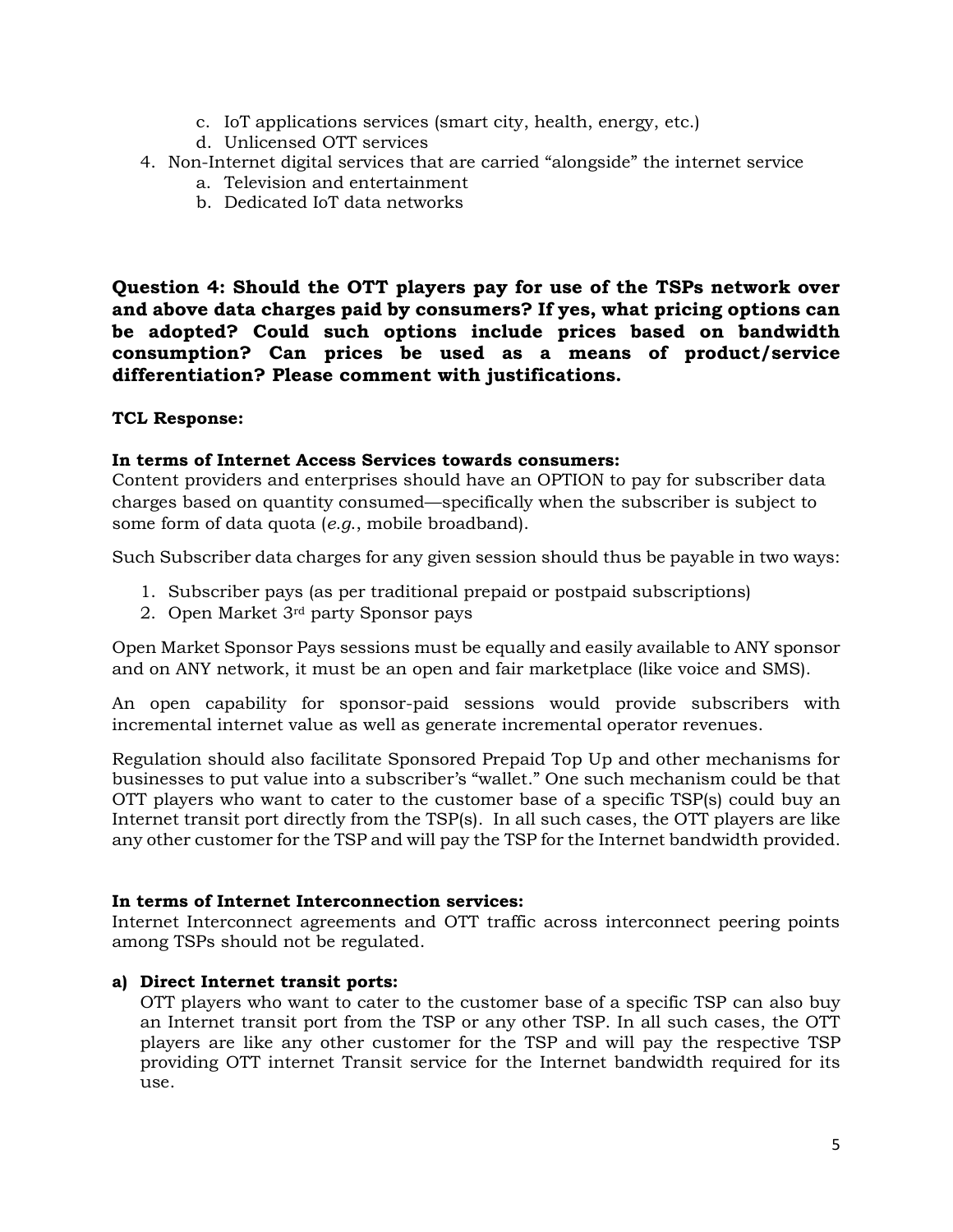#### b) **Traffic through the TSP's peering partners:**

TSPs may receive OTT traffic destined for the TSP's customer base through its Internet peering partners. As peering agreements between two TSPs are private and bilateral in nature, the traffic received from a peering partner will be strictly governed by the private agreement between the two TSPs and we do not see a reason for the OTT player to pay a TSP that is receiving the OTT traffic through its peering partner.

#### c) **Traffic through the TSP's upstream provider:**

TSP's may also receive OTT traffic from its upstream provider where one is a buyer and the other is seller. As agreements between any two buying and selling parties are private, we do not see a reason for the OTT player to pay a TSP that is receiving the OTT traffic through its upstream provider.

**Question 5: Do you agree that imbalances exist in the regulatory environment in the operation of OTT players? If so, what should be the framework to address these issues? How can the prevailing laws and regulations be applied to OTT players (who operate in the virtual world) and compliance enforced? What could be the impact on the economy? Please comment with justifications.**

## **TCL Response:**

There are imbalances in the regulatory regime for licensed national carriers versus local or global OTT providers.

These imbalances are inherent in the nature of the digital economy and its "virtual" goods and services. The remedy towards the TSPs must be to allow them to offer OTT services on a level playing field, as an OTT provider themselves outside their licenses. Stated another way, we propose that TSPs should be subject to their TSP license regime only for the licensed services, not OTT services. OTT services provided by a TSP, being outside of the licensed services, should be subject only to the those requirements imposed upon OTT providers

The regulation and taxation of licensed carriers must evolve towards global standards having less onerous fiscal obligations which would go a long way towards helping them through a successful transformation into the digital economy—where their business is comprised of their licensed network services and an internet services portfolio that traverses their network and others.

Applying national PSTN communications regulations onto internet communications will be difficult if not impossible to enforce, but much worse, will isolate the India Economy and inhibit India's absorption into the Digital Economy.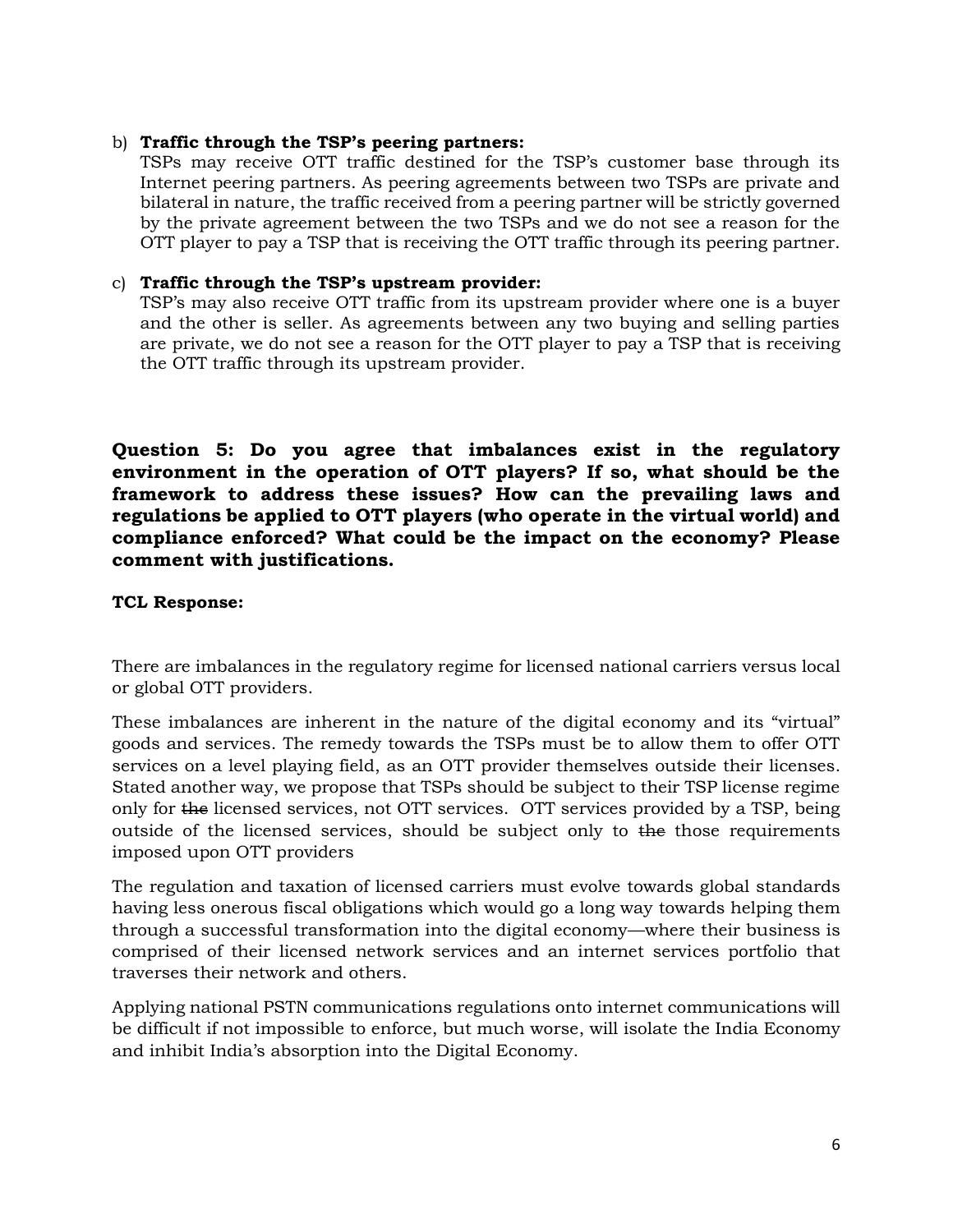Within several years, SmartPhones, Tablets and Internet of Things connected devices will become increasingly ubiquitous communications instruments across India. Owners of such tools must be facilitated into the digital economy, not held back from it.

**Question 6: How should the security concerns be addressed with regard to OTT players providing communication services? What security conditions such as maintaining data records, logs etc. need to be mandated for such OTT players? And, how can compliance with these conditions be ensured if the applications of such OTT players reside outside the country? Please comment with justifications.**

This is a very complex arena that requires a mix of regulation with a focus on societal needs (see comments to question 1, above) and self-governance (OTT players with poor security will be disadvantaged and may even cease to exist). It applies to OTT services in general, not only to OTT communications functions.

Presently, OTT players have no obligation for Consumer safety, security & privacy. As consumers mature, they will realize threats & risk of using such an unsecure mode of voice communication.

Further these OTT players should not be allowed to connect to non-licensed access entities or smaller TSPs who do not have Lawful intercept mechanism .Further OTT players should be obligated to fulfill the national security requirements under any new framework evolved for appropriate l regulation of these entities.

It is suggested that if the applications of such OTT players reside outside the country, for certain kinds of information they may be advised and given sufficient and reasonable amount of time to comply with the information protection regulatory framework of the country. In case of non-compliance, relevant authorities may take necessary action such as blocking of services if there is a failure on the part of the OTT players to comply with privacy and other security requirements.

**Question 7: How should the OTT players offering app services ensure security, safety and privacy of the consumer? How should they ensure protection of consumer interest? Please comment with justifications.**

## **TCL Response:**

OTT players are expected to thoroughly check their apps from a quality and security perspective before publishing it on the various platforms. Software apps evolve over time and developers strive to remove any quality/security flaws as the failure to do so may lead to attrition of users and lead to downgrade in its rating and reviews on the various platforms such as Google's Play Store, Apple's App Store, etc.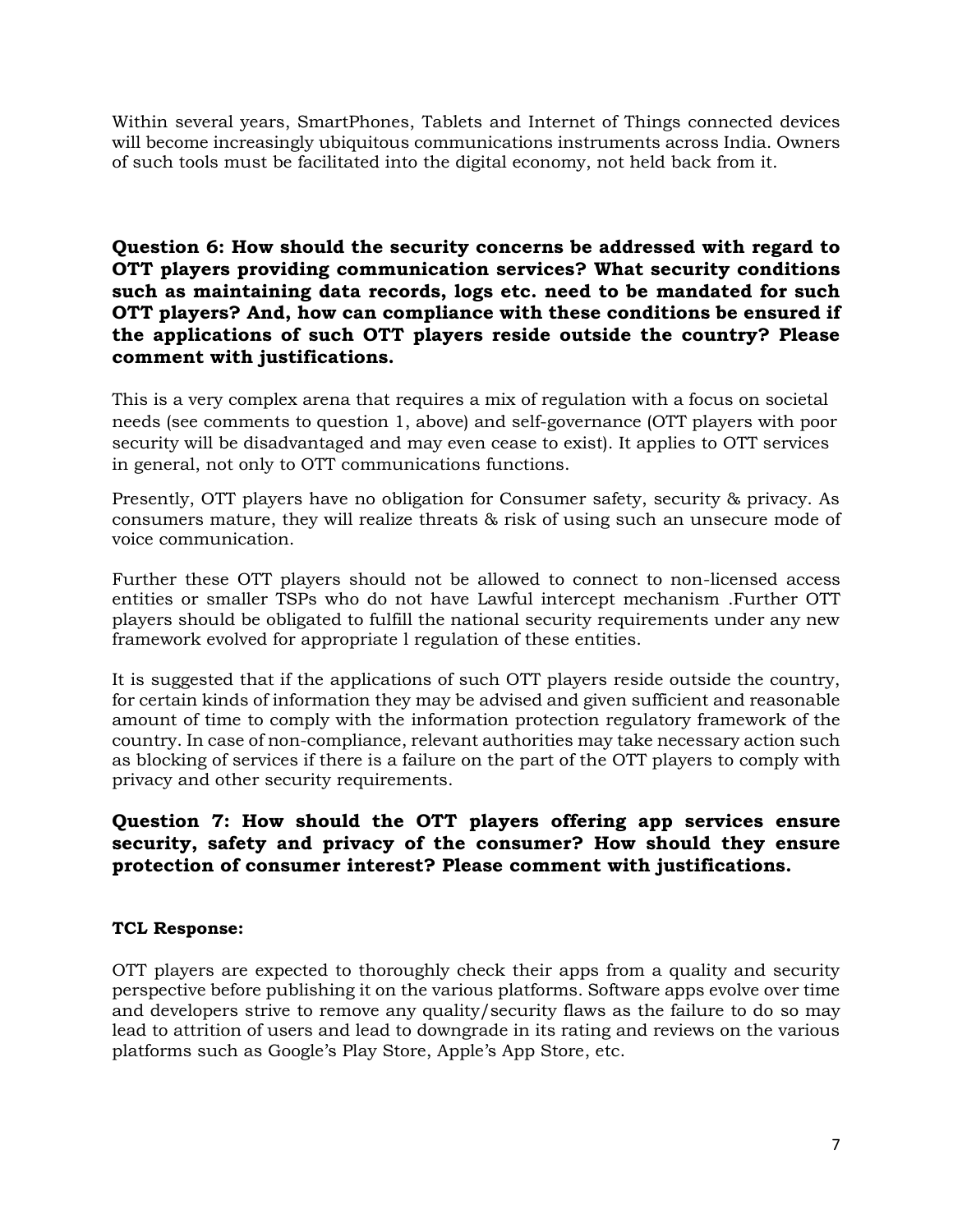The OS providers such as Google Android and Apple IoS and the app stores distributing apps must also carry a strong role to ensure application hygiene.

OTT players should also ensure the security and privacy of the user data. For example, the OTT app should ensure that the passwords and financial information such as credit card details, etc., of the users are kept secure and encrypted so that unsavory hacker groups do not get access to any such user information. In one such instance in 2014 eBay was a victim of hackers who had managed to steal personal records of 233 million users that included usernames, passwords, phone numbers and physical addresses.

Personal information of its user base should be used by OTT players only with the express consent of its users. There have been many instances wherein OTT players have used and sold user information with the consent of its user base. Many others collect user information without the express approval of its users. Such information is then used for targeted ad campaigns against those users. There should be a clear option for the users to opt out of such tracking by the OTT players.

Encryption in transit (*e.g.,* HTTPS and eventually HTTP2) and encryption at rest should become standard operating procedure.

Data at rest should also be encrypted.

PCI and other security hygiene must be rigorously practiced.

Security practices need to be transparent and measurable.

These are relatively easy to apply, measure, and if needed, enforced.

Sensitive Personal Information MUST be protected. This is much more difficult in the new "big data" world where masked identifications can be too easily and even accidentally unmasked.

These principles apply to all holders of user data, not only to OTT (*e.g*., health, financial, education and government).

Personal Information protection is perhaps most richly and healthfully debated and regulated in the EU, but there are strong examples across other countries and nongovernmentally in several industries and major OTTs.

Note: A difficult consideration for any government (India, US, China, or other) is that proper information security for individuals and enterprises via the encryption of information both in transit and at rest reduces the ability of any government to monitor. Internet data security for consumers and businesses is no longer compatible with easyto-monitor communications.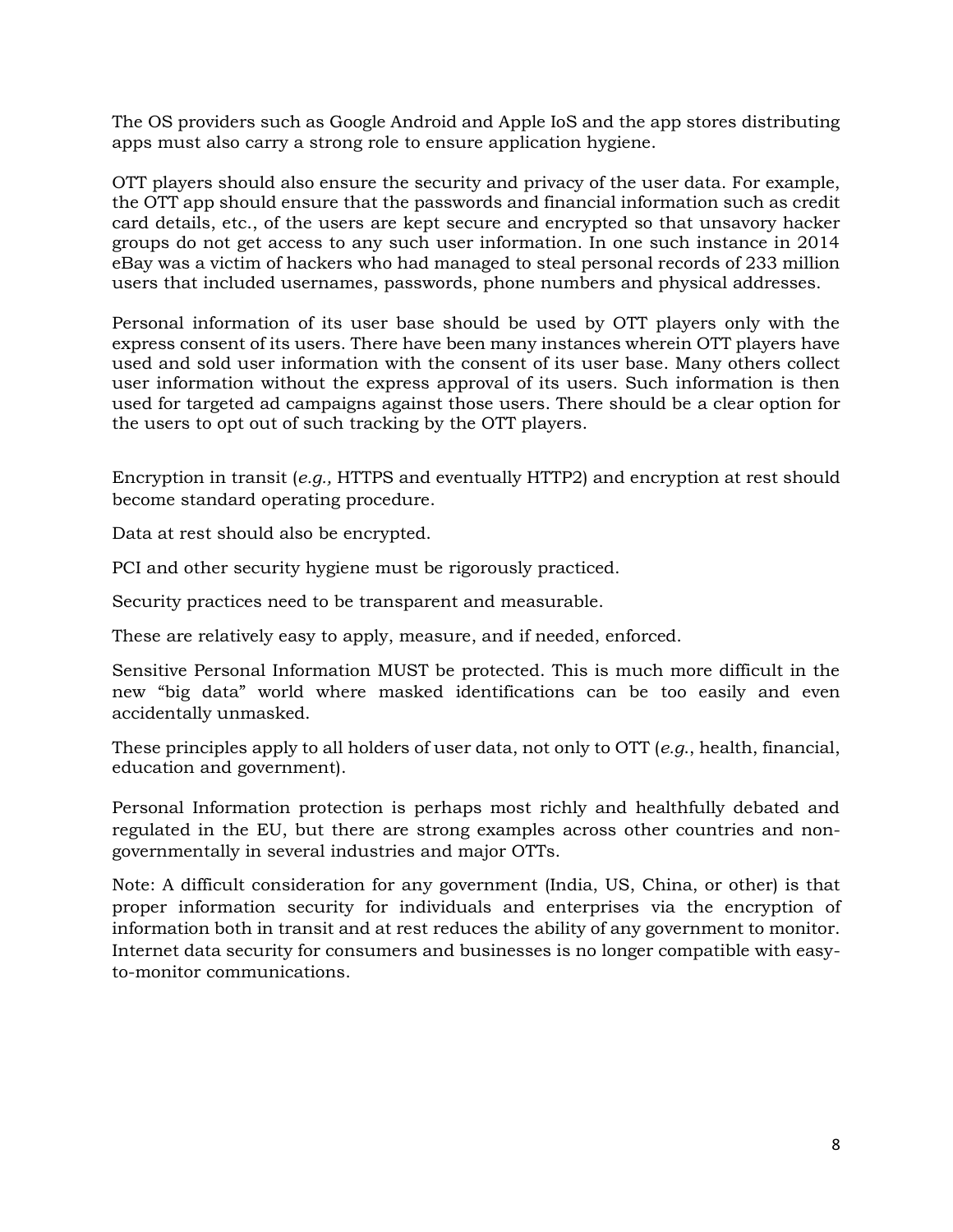**Question 8: In what manner can the proposals for a regulatory framework for OTTs in India draw from those of ETNO, referred to in para 4.23 or the best practices summarized in para 4.29? And, what practices should be proscribed by regulatory fiat? Please comment with justifications.**

# **TCL Response:**

In view of our response to Question 4, the proposal set forward by ETNO (as referred to in para 4.23.) should be evaluated in light of the goal of creating regulatory parity. Specifically, we advocate that:

- Internet interconnection agreements and OTT traffic across interconnection peering points between TSPs should not be regulated;
- TSPs should be allowed flexibility to prioritize traffic with corporate/enterprise/B2B customers on the basis of commercial agreements, without regulatory involvement, as long as the TSP makes available sufficient network capacity so that the availability and general quality of non-prioritized Internet traffic is not impaired materially;

Para 4.29 talks about the following points –

- a) Separate regulatory practices for communication services and non communication services. (*e.g*., Germany, France.)
- b) Use of price discrimination on traffic to ensure development of broadband infrastructure. (*e.g*., United Kingdom. Korea)
- c) Use of a FRAND approach in dealing with regulatory issues concerning OTT players.(*e.g*., Korea, ETNO)

Response to a): In view of our response to Question 5 and Question 6, the governing principle should be that similar services are similarly regulated (or not regulated). Thus, OTT services should be treated the same regardless of the type of provider or the nature of the service, *i.e.*, communications or non-communications.

Response to b): Price differentiation of similarly-situated services should not be allowed in regard to consumer services. TSPs, however, should be provided latitude to differentiate enterprise services where such differentiation supports network cost recovery and investment and does not unduly or unreasonably operate to the detriment of end users.

Response to c): In view of our response to Question 4, we do not agree to the proposal set forward by ETNO regarding use of a FRAND approach.

India's framework should contemplate each licensed digital network as comprised of separated logical entities that require differentiated regulation and one or more of these logical entities may not need licensing to offer services outside the scope of traditional license services. Differentiated regulation should not be prevented to the extent such differentiation allows for parity treatment of providers offering similar services in emerging market segments. This may call for a bifurcated regulatory treatment between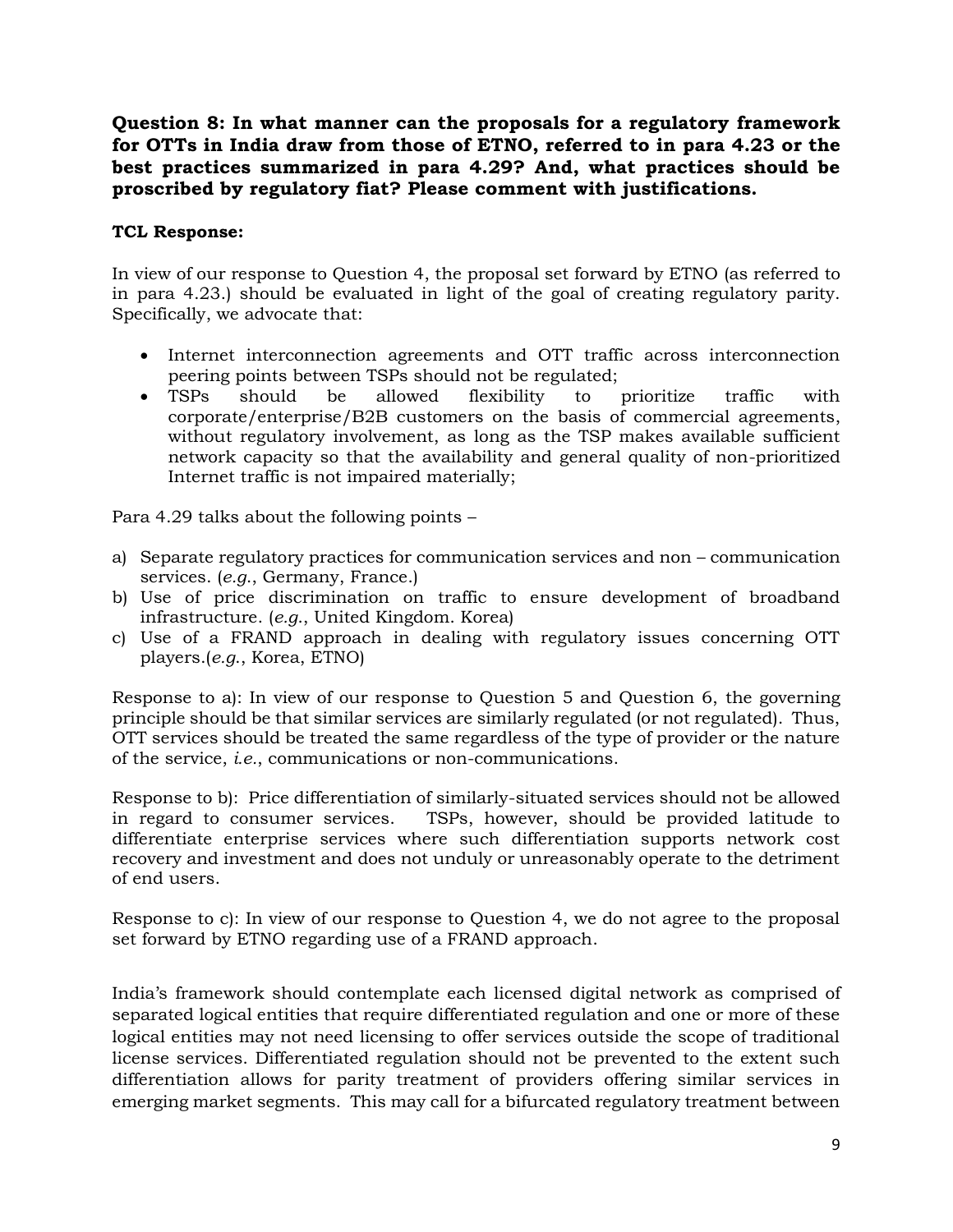core basic internet services and tailored non-internet network services crafted to particular customer needs.

- 1. The regulator must be very attentive to the health of the Basic Internet Access Service, as it is the critical economic engine.
- 2. Non-BIAS (non-internet) networks might often share the same licensed infrastructure (fiber, cables, spectrum) as BIAS. Non-BIAS network allocation should be permitted as long as sufficient network capacity remains available to ensure that the general quality of BIAS is not materially impaired.

# **Question 9: What are your views on net-neutrality in the Indian context? How should the various principles discussed in para 5.47 be dealt with? Please comment with justifications.**

## **TCL Response:**

The India Basic Internet Access Service towards consumers should be net neutral in the context of effective competition, transparency, and low switching costs. Internet sessions should only be manipulated with fairness across all users for noncommercial network management, not for QoS or preferred flows.

TSPs should also be able to manage traffic with corporate/enterprise/B2B customers on the basis of commercial agreements as long as the TSP makes available sufficient network capacity so that the availability and general quality of Internet traffic is not impaired materially.

# **Question 10: What forms of discrimination or traffic management practices are reasonable and consistent with a pragmatic approach? What should or can be permitted? Please comment with justifications.**

#### **TCL Response:**

"Fair Usage" Traffic management is acceptable where all sessions are throttled fairly to cure or prevent congestion that damages the network for all users.

Different classes of users might select different grades of fair usage packages (e.g., bronze, silver, gold), with proper expectations set for each grade (e.g., different average speed, different data quota).

In our view, the following traffic management practices should be permitted –

- Techniques used for application agnostic congestion management.
- Technical network protection for network security and integrity.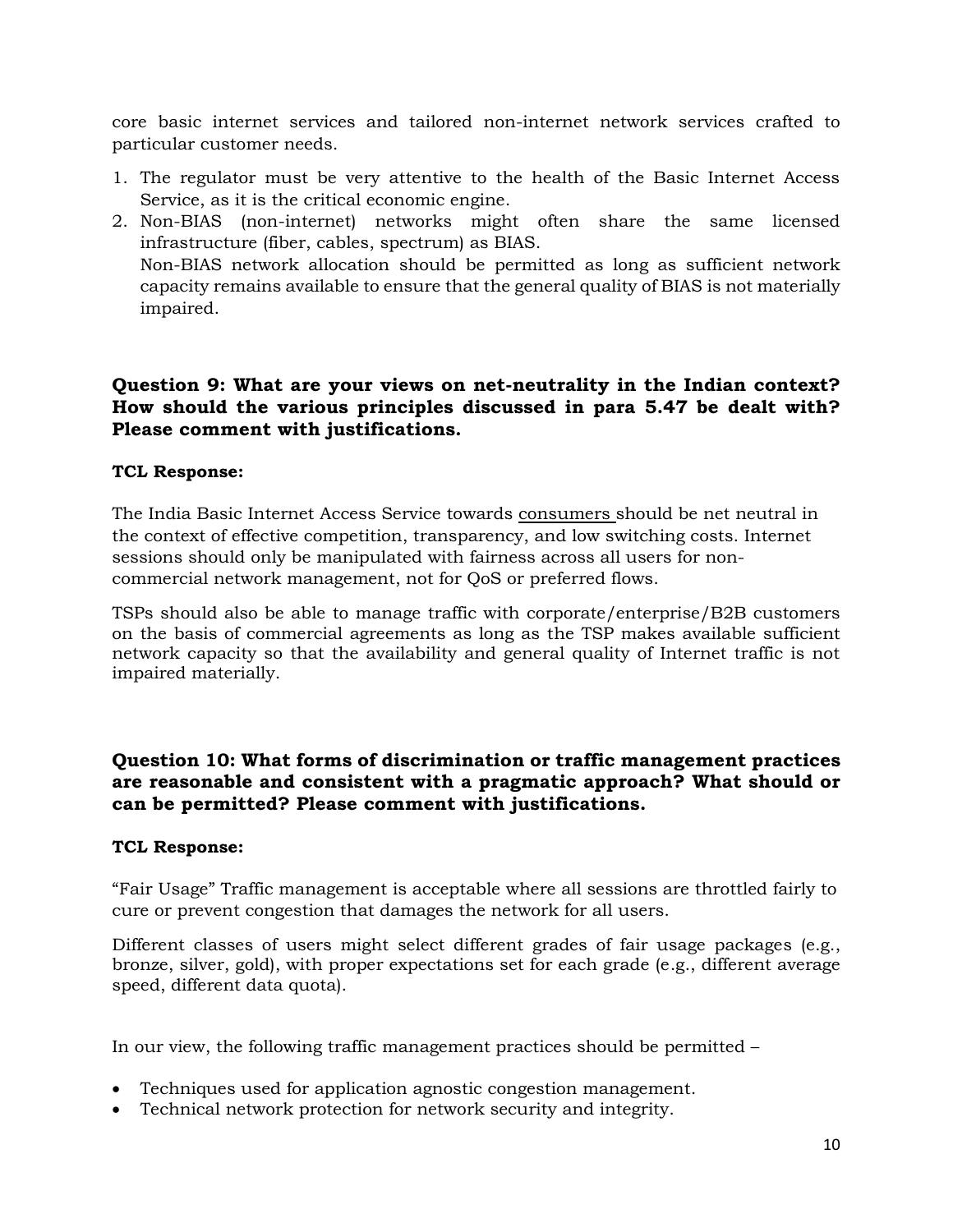- Techniques applied (blocking/limiting access) in compliance to legal and regulatory requirements.
- Maintain different service level agreements possibly including QoS with various corporate/enterprise/B2B customers as per type of service taken by an enterprise customer.
- Zero rating (with appropriate protections to assure it is not anti-competitively reducing consumer value and choice)
- Data Caps

# **Question 11: Should the TSPs be mandated to publish various traffic management techniques used for different OTT applications? Is this a sufficient condition to ensure transparency and a fair regulatory regime?**

## **TCL Response:**

If congestion management requires that the TSP is using any traffic management techniques for different OTT applications, then the TSP should include the policy used in its agreement with retail consumer.

# **Question 12: How should the conducive and balanced environment be created such that TSPs are able to invest in network infrastructure and CAPs are able to innovate and grow? Who should bear the network upgradation costs? Please comment with justifications.**

## **TCL Response:**

A healthy competitive environment with proper regulation and taxation will by definition allow the TSPs to invest and grow, based on their revenues for basic internet and noninternet services and for value added services on top.

- 1. Internet services should involve subscriber-paid sessions supplemented by sponsored data sessions as well as top up. Zero rated content may be used in service-specific user segments.
- 2. Non-internet services should involve the evolution of PSTN to LTE, IP TV, Internet of Things and other, including MVNOs of various forms.
- 3. Value added services might include various competitive digital services they may develop (mobile banking, ehealth, advertising, direct operator billing, content services, data center, and much else). The TSP must be allowed to operate services "outside" the TSP license where these services are directly competitive with non-licensed providers (e.g., Data Center, ehealth, advertising, content services, etc.).

Regulation should aim for a competitive environment that is not so hyper-competitive that investment is stifled, nor so under-competitive that consumers are ill-served.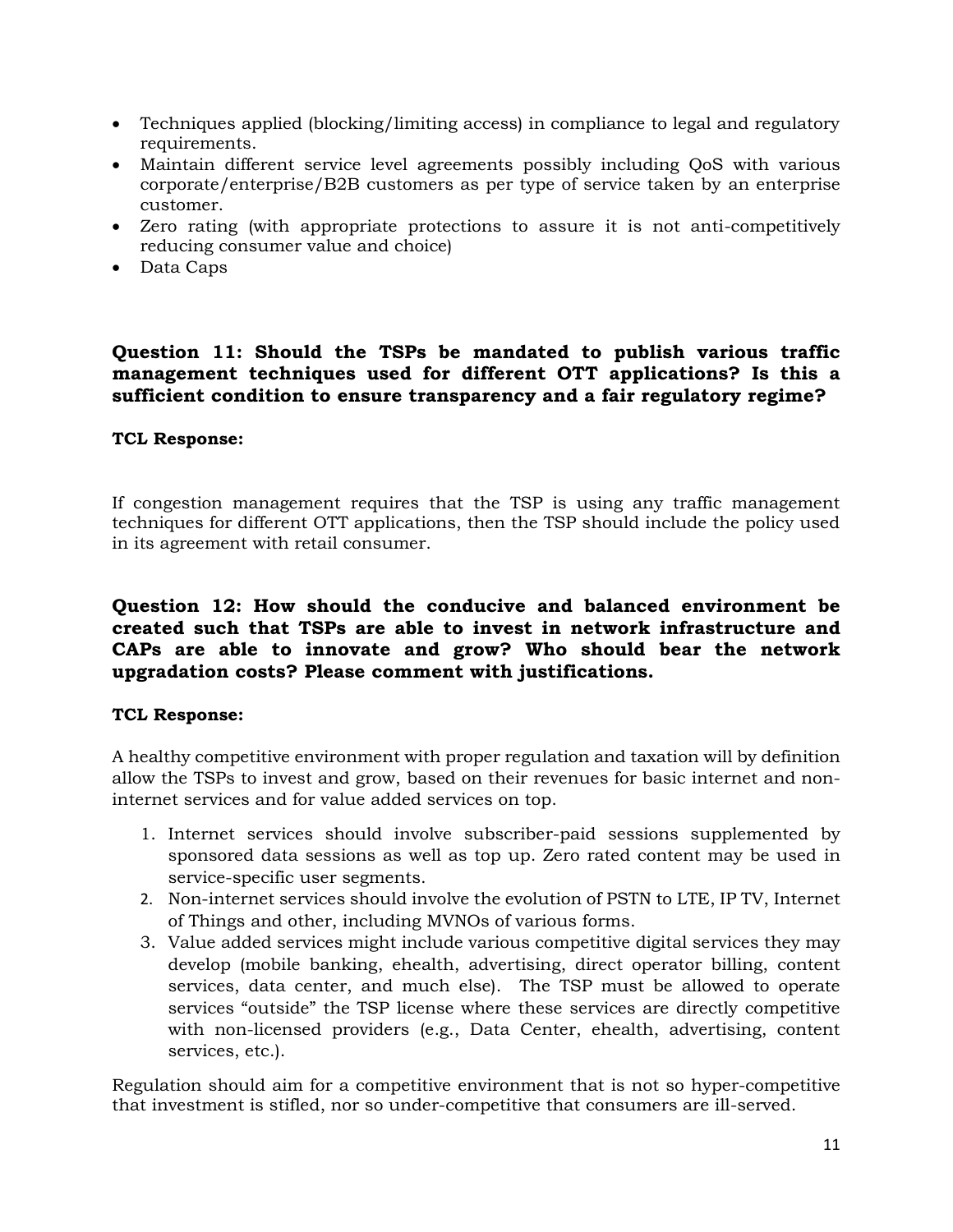**Question 13: Should TSPs be allowed to implement non-price based discrimination of services? If so, under what circumstances are such practices acceptable? What restrictions, if any, need to be placed so that such measures are not abused? What measures should be adopted to ensure transparency to consumers? Please comment with justifications.**

## **TCL Response:**

Yes, TSPs should be allowed to implement non-price based discrimination of services in certain situations.

For enterprise internet access, an enterprise customer should be able to contract for tailored service and service level agreements from the TSP as has been the approach in the industry for years. If a commercial customer found that the tariffed service did not suit its needs, it could negotiate for service terms that did meet it needs. Any other commercial customer could utilize this same approach.

For consumer internet access the following techniques should be allowed, for traffic management purposes only–

- Techniques used for application agnostic congestion management.
- Technical network protection for network security and integrity.
- Techniques applied (blocking/limiting access) in compliance to legal and regulatory requirements.
- Data Caps

If the TSP is using any traffic management techniques for non-price based discrimination of services, then the TSP should declare the fair usage policy in its contract with its customers.

**Question 14: Is there a justification for allowing differential pricing for data access and OTT communication services? If so, what changes need to be brought about in the present tariff and regulatory framework for telecommunication services in the country? Please comment with justifications.**

#### **TCL Response:**

Differential pricing of general OTT data access versus OTT communications services would be very problematic and not sustainable.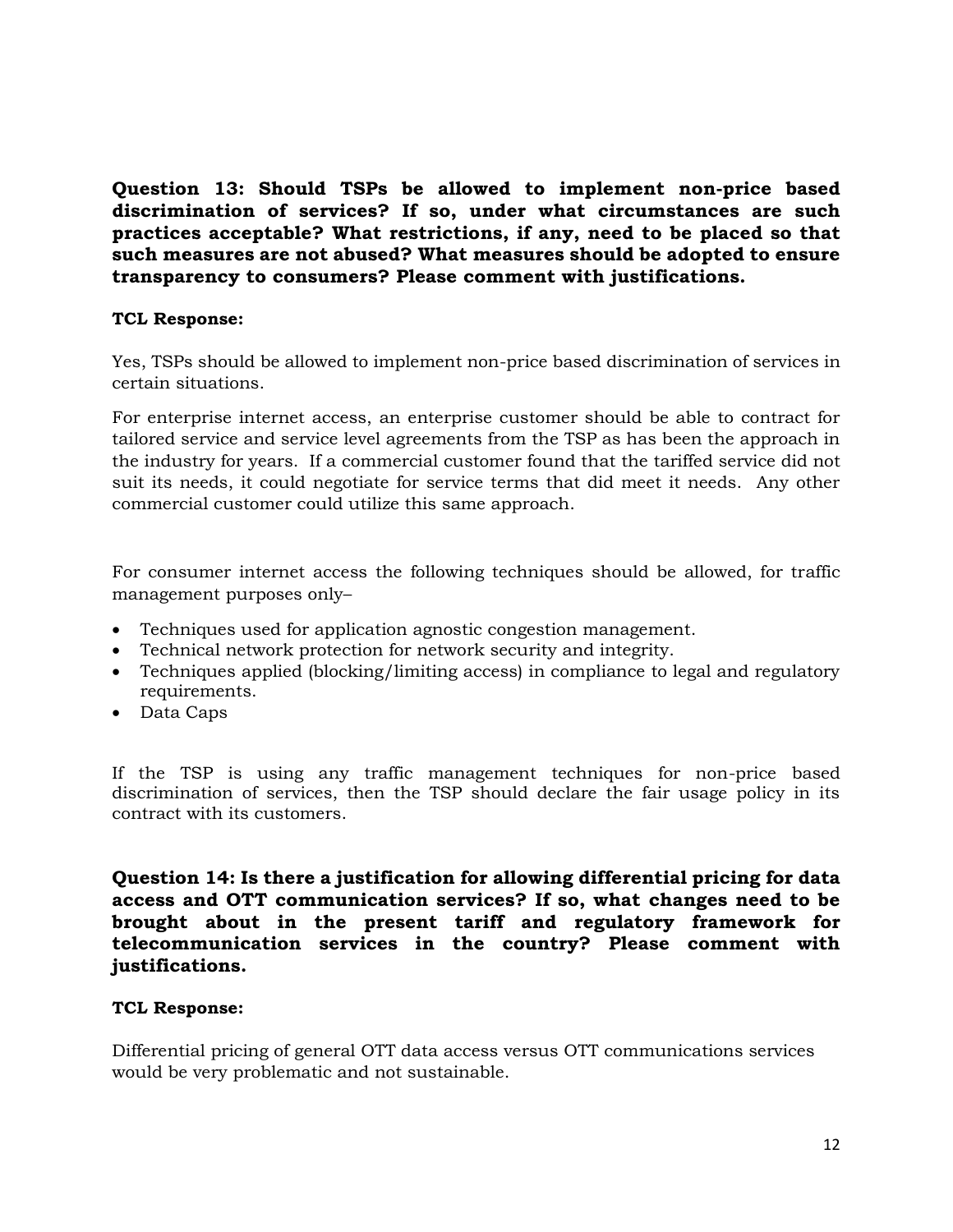"Zero rated" pricing of OTT services (communications and other) are the one exception case, needed for consumer digital inclusion and to increase data revenues to TSPs, for example:

- 1. Open market sponsored data, whereby anyone can sponsor a specific internet data session and zero-rate it towards a subscriber (paying the TSP)
- 2. Operator-designed "bundles" of zero-rated or free internet sites designed to attract specific market segments

# **Question 15: Should OTT communication service players be treated as Bulk User of Telecom Services (BuTS)? How should the framework be structured to prevent any discrimination and protect stakeholder interest? Please comment with justification.**

# **TCL Response:**

We do not believe that such a framework needs to be structured by the Authority. Paid Internet Transit as a commercial option for OTT providers should be left to the OTT service players and TSPs who can work out commercial agreements on mutually agreeable terms.

# **Question 16: What framework should be adopted to encourage India specific OTT apps? Please comment with justifications.**

## **TCL Response:**

Industrial Policy to encourage India OTT apps should include

- 1. Regulatory and taxation that facilitates unbounded innovation that leverages Basic Internet Access inside India and globally.
	- a. The regulation needs to recognize that most innovation will be apps that leverage other apps: apps using other apps as platforms or components.
	- b. The regulation needs to recognize that the new India OTT apps shall have business processes that may disrupt existing business approaches.
- 2. Ecosystem facilitation and sponsorship of innovation and internet business investment. This might include tax or other incentives to corporates and other investors, and perhaps direct funding of educational and other institutions.

This should include a government focus on IoT (internet of things) ecosystems and applications of importance to the India economy (*i.e*., healthcare, education, logistics, smart power, smart city, etc.).

These kind of apps may be financially supported & promoted through Public – Private Partnership models. Tax incentives may be offered.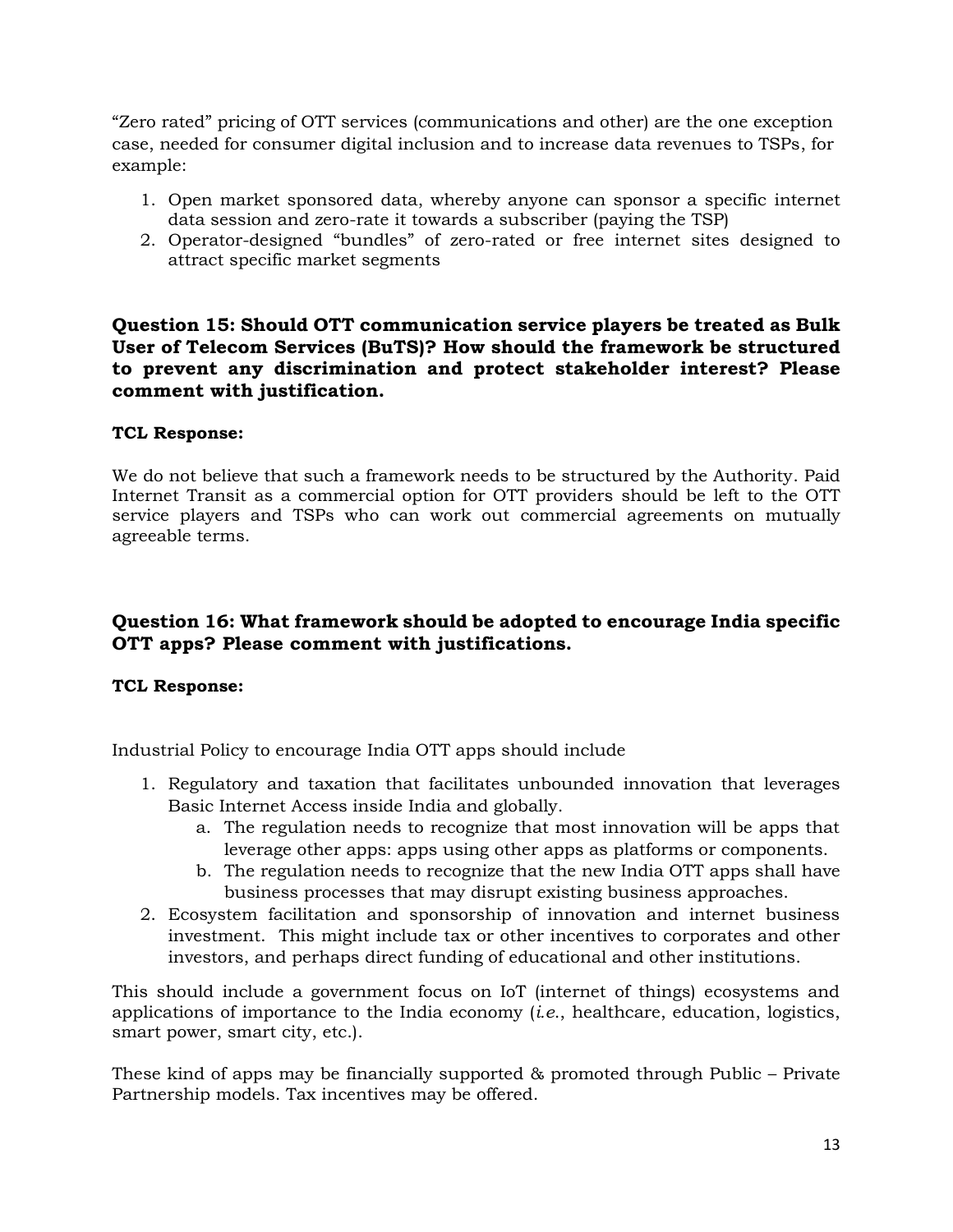TSPs may be willing to offer zero-rated network access to selected Public Service Apps.

# **Question 17: If the OTT communication service players are to be licensed, should they be categorised as ASP or CSP? If so, what should be the framework? Please comment with justifications.**

# **TCL Response:**

OTT communications service players should not be licensed as that will stifle the innovation that the India economy requires.

The communications licensing and the communications and OTT regulatory frameworks must instead manage a transformation of the industry from traditional telephony towards the digital economy built upon basic internet access.

A 20th century regulatory framework designed for traditional communication services may not fit onto the 21st century digital economy.

*Regulation should focus on stabilization across this transformation, not protection from this transformation.*

# **Question 18: Is there a need to regulate subscription charges for OTT communication services? Please comment with justifications.**

## **TCL Response:**

There is no need to regulate subscription charges for OTT communication services. All such business models should be at the discretion of the OTT players.

# **Question 19: What steps should be taken by the Government for regulation of non-communication OTT players? Please comment with justifications.**

## **TCL Response:**

OTT non-communication services should be regulated carefully to protect and facilitate societal needs (see Q1).

Such regulatory goals should equally apply to all OTT services that utilize the public internet in India, whether the internal functions are communications and/or noncommunications.